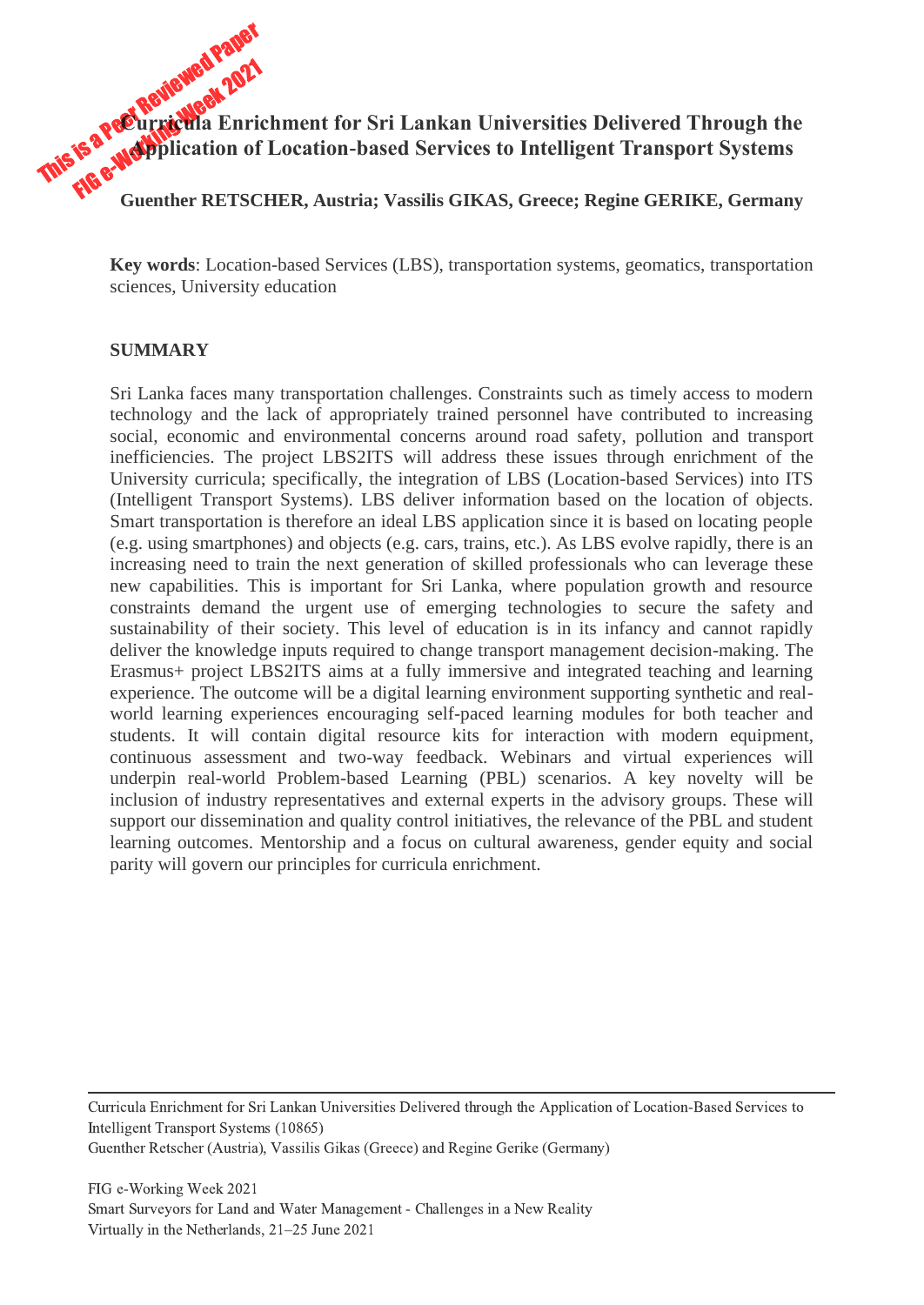# **Curricula Enrichment for Sri Lankan Universities Delivered Through the Application of Location-based Services to Intelligent Transport Systems**

# **Guenther RETSCHER, Austria; Vassilis GIKAS, Greece; Regine GERIKE, Germany**

### **1. INTRODUCTION**

Location-based Services (LBS) can be defined as computer applications (especially mobile computing applications) that deliver information tailored to the location and context of the device and the user (Huang et al., 2018). An increasing demand in expanding LBS is seen from outdoors to indoors, and from navigation systems and mobile guides to more diverse applications (e.g. healthcare, transportation and gaming). More and more LBS are entering into the general public's daily lives, which greatly influence how people interact with each other and their behaviours in different environments. With the integration of information and communication technologies (ICT), especially mobile ICT in every aspect of our daily lives, 4A (anytime, anywhere, for anyone and anything) 'services' are being developed to benefit our human society and environment. It also brings many opportunities (e.g. for traffic management and urban planning) and challenges (e.g. privacy, ethical, and legal issues) to our environment and human society.

Transport has been one of the main application fields of LBS. Applications include those for driver assistance, passenger information, and vehicle management. Car navigation systems are probably the most popular LBS applications, which provide wayfinding assistance for drivers, and are still being improved with new features, such as real-time traffic information. Crowdsourced traffic and road information is used to provide, for instance, drivers with realtime navigation supports. LBS and tracking techniques have now been extensively used for vehicle management and logistic tracking. In recent years, applications beyond car navigation and vehicle management have been emerging. For example, for driver assistance and passenger guidance, applications for finding available on-street parking spaces, safety warning, and multi-modal routing have appeared. There are also studies using LBS to promote more healthy, greener (lower CO2 emission), and more active mobility behaviours. Sustainable personal mobility in multi-modal traffic scenarios is a necessity in our modern life. Thus, pedestrian navigation and guidance is a major focus in the courses of LBS education.

The Erasmus+ project LBS2ITS deals with the modernization of curricula modules and courses in the field of LBS and smart transportation in the partner country Sri Lanka. LBS deliver information depending on the location of a mobile device and user play a key role in this mobile information era. To motivate further LBS development and stimulate collective efforts, modern curricula in the geomatics and transportation sector need highly qualified graduates. In addition, transportation systems need be changed in the partner country to enable safer and more environmental friendly sustainable personal mobility. Using cooperation with industry the employability of graduates shall be increased and training of

Curricula Enrichment for Sri Lankan Universities Delivered through the Application of Location-Based Services to Intelligent Transport Systems (10865)

Guenther Retscher (Austria), Vassilis Gikas (Greece) and Regine Gerike (Germany)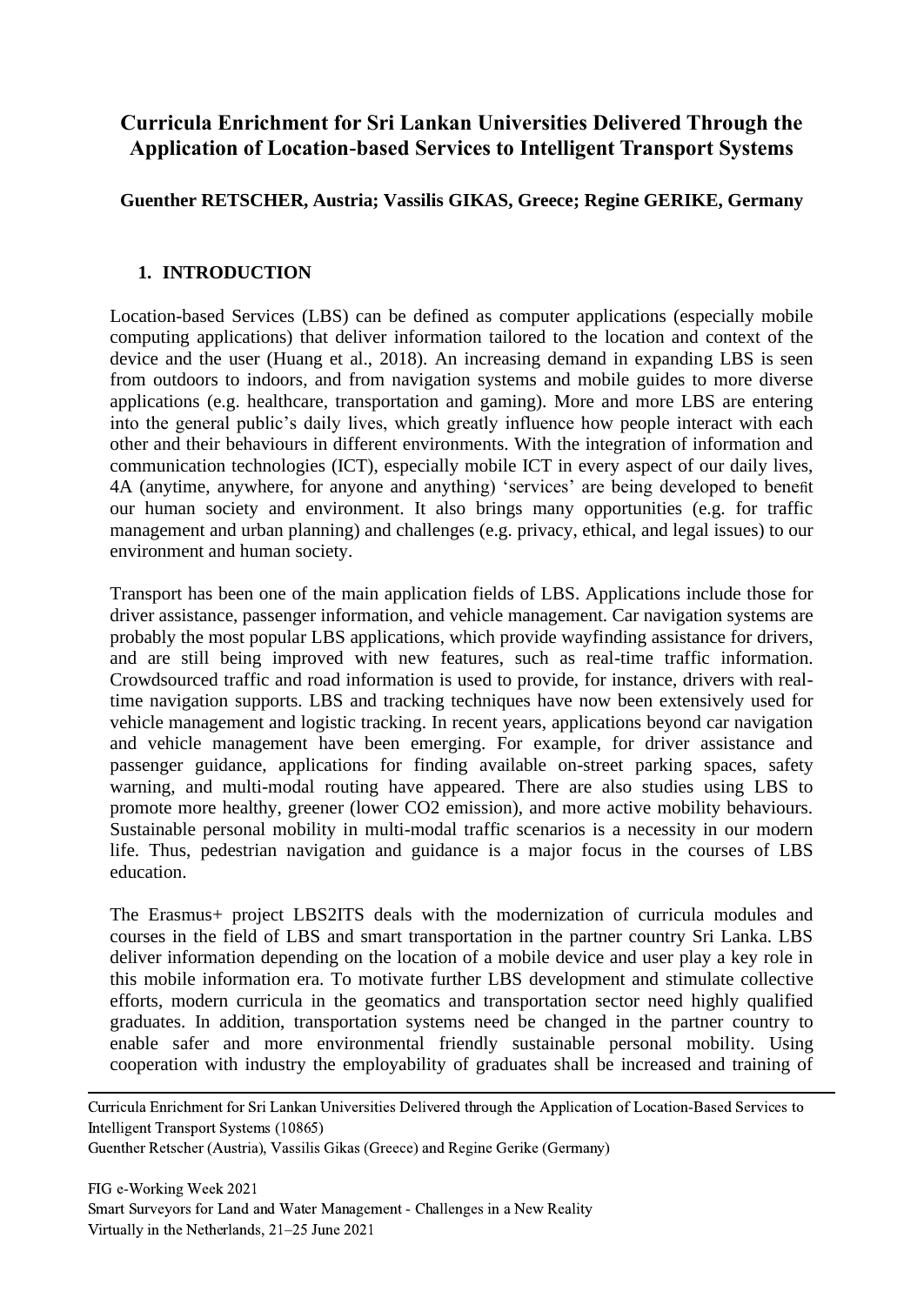employees enabled. In the start of the project the current traffic situation in Sri Lanka is analyzed in detail to be able to adapt the curricula at the four partner Universities to the needs of the society. This will also include comparative analyses of the situations in the region to derive synergies with other possible partners for education.

### **2. LBS FOR TRANSPORTATION ISSUES**

Major applications in LBS include (Huang et al., 2018):

- Navigation (car and pedestrian);
- Mobile guides:
- Fitness monitoring and healthcare;
- Assistive systems;
- Social networking;
- Location-based gaming; and
- Other emerging applications (e.g. advertisement, education, safety).

Transportation overlaps to the other categories listed above. Some examples for the overlap are:

- Location based gaming is widely applied in transport, see e.g. the Vienna Wien zu Fuß-App<sup>1</sup> or cycling Apps<sup>2</sup>;
- The transition to social networking is fluent as one might think of using social networks for competitions that are facilitated by location based gaming;
- The transition to fitness monitoring is also fluent as physical activity is always one important part of fitness – and physical activity is generated by walking and cycling trips  $-$  this is again transport. For example, in the Switch project<sup>3</sup>, people are motivated to increase their transport-related physical activities (minutes walking and cycling in transport) for health reasons, and the health arguments can be found in all the above listed location based gaming Apps;
- Assistive systems deliver a great potential for applications in the transport domain, there might be an overlap with navigation;
- Navigation is a transport application (that should be developed in a multi-modal approach including all relevant transport modes (also cycling, shared services, parking garages, public transport etc.). It may be difficult in separating it from mobile guides (these include probably more the description of relevant destinations and less the navigation to these destinations).

Therefore the project LBS2ITS developed the following suggestions for possible categories in education of students in the geodetic and transportation sciences:

• Understanding travel behavior: LBS have a great potential for collecting better data on travel behavoiur at potentially lower cost, they could potentially replace traditional

<sup>1</sup> <https://www.wienzufuss.at/app/>

<sup>2</sup> [https://www.cycling4trees.com/,](https://www.cycling4trees.com/) [https://changers.com/de/,](https://changers.com/de/) [https://www.mit-dem-rad-zur-arbeit.de](https://www.mit-dem-rad-zur-arbeit.de/)

<sup>3</sup> <https://www.switchtravel.eu/>

Curricula Enrichment for Sri Lankan Universities Delivered through the Application of Location-Based Services to Intelligent Transport Systems (10865)

Guenther Retscher (Austria), Vassilis Gikas (Greece) and Regine Gerike (Germany)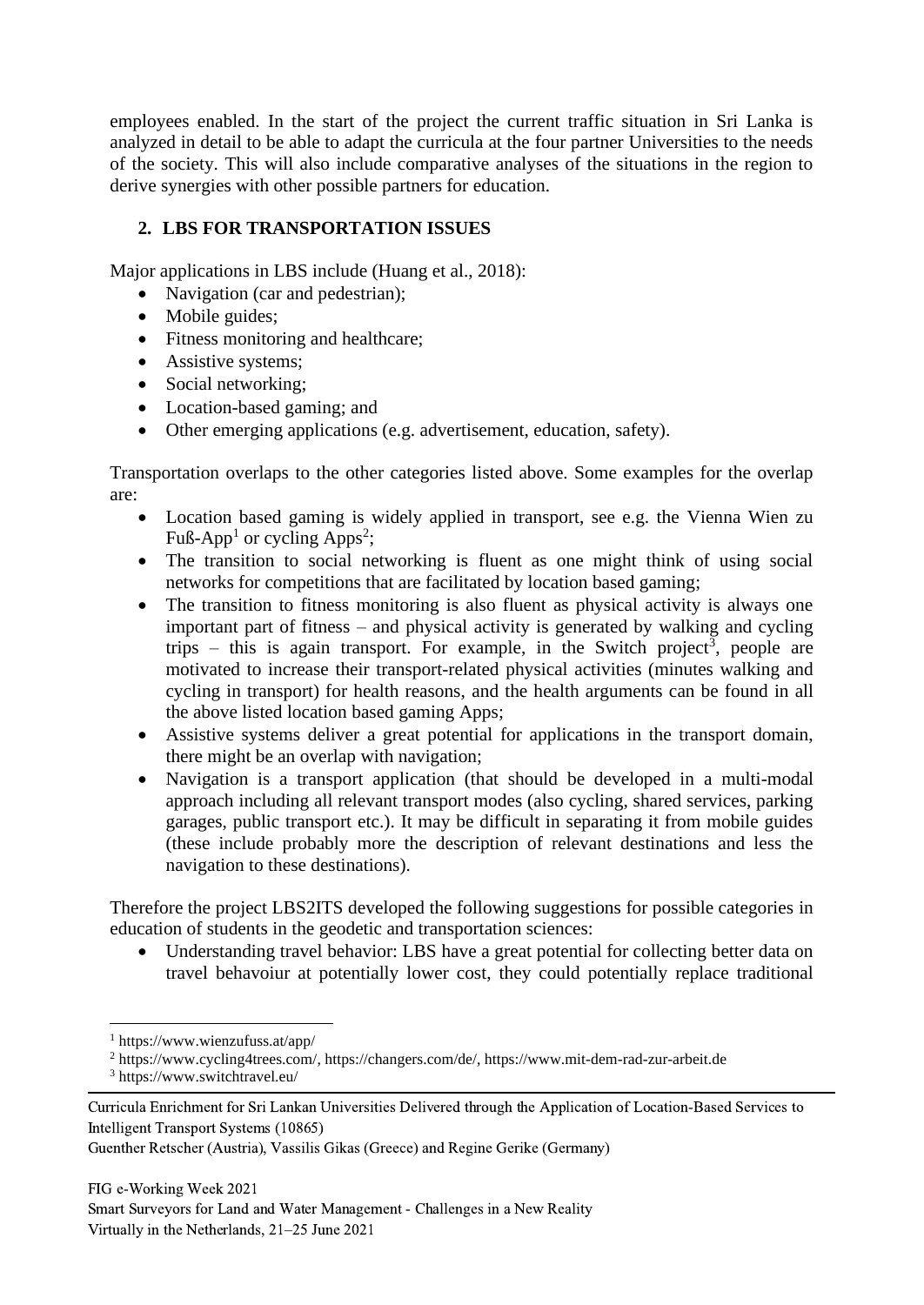methods for data collection, see e.g. the strategies of the Austrian ministry for transportation<sup>4</sup>;

- Modelling: LBS-based data could be far more detailed and recent than currently used data; it opens completely new opportunities for modelling transport;
- Navigation and mobile guides:
- Assistive systems: non-navigation, e.g. automatic calls when geofenced areas are left or other pre-defined things happen, warning of car drivers when bicycles approach, all driver assistance systems such as warnings when lanes are left, adaptive cruise control, etc. – this will substantially gain in importance with higher automation in transport;
- Optimization of traffic flows / transport demand management: road authorities purchase already today floating car / vehicle data, e.g. from  $INRIX<sup>5</sup>$ , cars sending data to other cars / transport users in the road or to road authorities in the future, this opens completely new opportunities for transport demand management as this is done e.g. by ITS Vienna Region<sup>6</sup> or VMZ Berlin<sup>7</sup>;
- Location based gaming: subsume fitness monitoring here;
- Other emerging applications such as advertisement, education, logistics goods transportation: this might even be an own category.

LBS are also being used as assistive technology to enable visually impaired people, and disabled and elderly people to perform their daily living activities independently and to experience an improved quality of life. These assistive systems provide assisted-living functions, such as personalized navigation and wayfinding, obstacle detection, space perception (Shen et al. 2008), and independent shopping. With the increasingly aging population, one can expect that more and more location-based assistive systems will be developed and employed in the future. Recent years have also seen the application domains of LBS being expanded into disaster and emergency, supporting citizens' involvements in society (e.g. for crime mapping, reporting urban problems), education (learning in the field), entertainment (e.g. music), insurance, billing, and supporting production processes in factories. While most LBS applications are developed primarily for supporting individual users, some researchers have started to develop LBS applications to support groups of users for collaborative task solving, such as wayfinding.

# **3. LBS SCIENTIFIC RESEARCH AGENDA**

To motivate further LBS research and stimulate collective efforts in our rapidly evolving mobile information society, a cross-cutting research agenda, identifying the key research questions and challenges that are essential to meet the increasing societal demands of LBS was developed by Huang et al. (2018) as a joint activity of the LBS research community, which mainly consists of experts from GIScience, cartography, geomatics, surveying, computer science, and social sciences. Based on proposals of researchers, and the feedback

<sup>4</sup> [https://www.bmvit.gv.at/verkehr/gesamtverkehr/statistik/oesterreich\\_unterwegs/](https://www.bmvit.gv.at/verkehr/gesamtverkehr/statistik/oesterreich_unterwegs/)

 $5$  http://inrix.com/

<sup>6</sup> <https://www.its-viennaregion.at/>

<sup>7</sup> https://www.vmzberlin.com/

Curricula Enrichment for Sri Lankan Universities Delivered through the Application of Location-Based Services to Intelligent Transport Systems (10865)

Guenther Retscher (Austria), Vassilis Gikas (Greece) and Regine Gerike (Germany)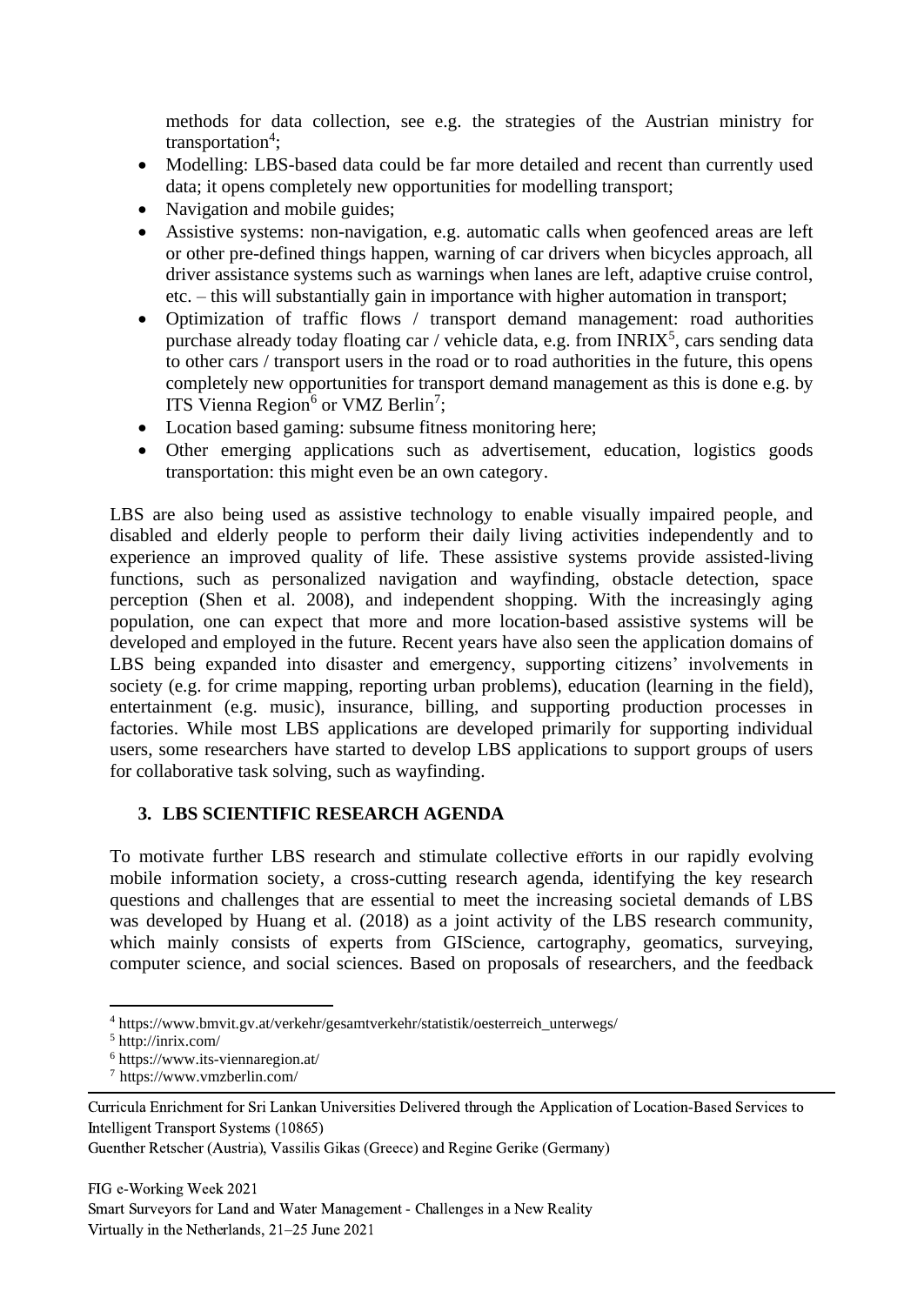and results of a workshop and conference session, a list of 'key research challenges' were identified that have to be addressed to bring LBS to a higher level to better benefit our human society and environment. These research challenges can be classified into seven broad areas: (1) positioning; (2) modelling; (3) communication; (4) evaluation; (5) applications; (6) analysis of LBS-generated data; and (7) social and behavioural implications of LBS. The first three areas (the inner groups) represent the core of LBS ('How to make it work'), as every LBS application needs to handle the main tasks of positioning, data modelling, and information communication. 'Evaluation' is important to ensure that a developed LBS meets users' needs. Sufficiently addressing these four aspects would prepare LBS to be ready for different kinds of applications, such as navigation, mobile guides, transportation, healthcare, and entertainment. These LBS applications not only help to facilitate people's daily activities and decision-making in space, but also generate a lot of data about how people use, travel, and interact with each other in the environment. 'Analysis of LBS-generated data' (e.g. locationbased tracking data, social media data, and crowdsourced geographic information) helps to better understand people's behaviours in different environments, which enables various innovative applications (e.g. transport, urban planning, and smart city), as well as provides insights to further improve these LBS applications. Beyond these, 'social and behavioural implications of LBS' raise as LBS enter into people's daily lives.

The unique approach of this project is the direct involvement of researchers from the transport domain as one of the most relevant application fields for LBS. Transport researchers in the consortium directly support in evaluating user needs in the transport domain. The term 'transport user' in this context covers not only the travelling persons and goods but also the experts working on modelling and optimizing transport systems. LBS applications have a great potential for supporting the work of transport planners and engineers in municipalities, higher level administrations, private consultancies, academic and further institutions. Based on the analysis of these various users' needs and in direct collaboration with the transport community, tailor-made LBS services/applications are developed that fully meet users' needs. In the direct collaboration of providers / developers and (potential) users of LBS services, the project spans the whole research cycle: (1) users' needs are investigated as the basis for developing new LBS services; (2) the uptake of these services is evaluated; (3) the results feed into their advancement in the next round of the research cycle.

#### **4. UBIQUITOUS POSITIONING, NAVIGATION AND TIMING (PNT)**

To provide services and content relevant to the location, LBS need to determine where the user is. Therefore, positioning or location determination is a crucial technology for LBS. As LBS become increasingly important and pervasive in our daily life, ubiquitous positioning is needed to provide an accurate and timely estimate of a user's or an object's location at all times and in all environments. GNSS, i.e., GPS, GLONASS, Galileo, and BeiDou, as well as regional systems, such as the Indian Navigation Constellation (NavIC) or the Japanese Quasi Zenith Satellite System (QZSS), are available in outdoor environments. Especially the Indian sub-continent and Sri Lanka as well as South-east Asia are covered nowadays with the highest number of visible satellites in the world which brings challenging research questions which need to be addressed and dealt with in the education of students.

Curricula Enrichment for Sri Lankan Universities Delivered through the Application of Location-Based Services to Intelligent Transport Systems (10865)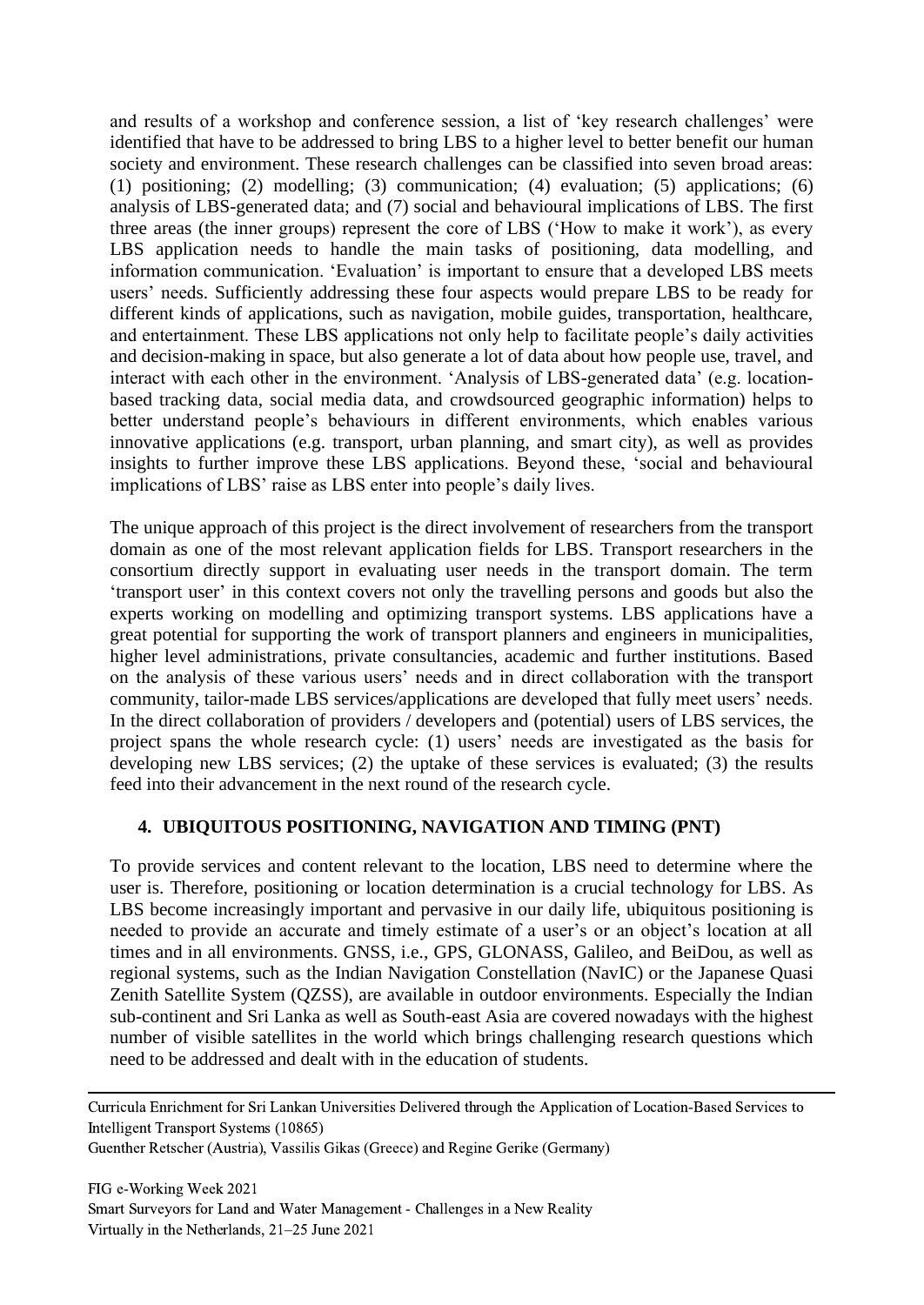GNSS positioning accuracy, however, varies, and often gets worse in dense urban environments (due to urban canyon effects). For indoor environments, while other positioning methods and technologies start to appear, such as using signals-of-opportunities, such as Wi-Fi-based positioning and Bluetooth beacons, achieving accurate and reliable positioning is still a long way to go. Sensor fusion is a major topic which needs to be addressed in this context. Apart from the aforementioned technologies and techniques, modern smartphones and other mobile devices have embedded sensors. These inertial sensors, i.e., accelerometers and gyroscopes, can be employed together with a digital compass (i.e., magnetometer) as well as barometric pressure sensor (altimeter) for determination of the distance travelled, heading of the user and altitude. If these sensors are used for localization of pedestrian users, the technique for obtaining the relative positions from a given start position is referred to as Pedestrian Dead Reckoning (PDR). Then it is possible to locate and navigate a user continuously in combination with GNSS and / or other absolute positioning technologies, such as Wi-Fi.

Ubiquitous Positioning, Navigation and Timing therefore requires the following two major aspects: (1) to deliver GNSS-like performance anywhere, anytime, under any operating conditions, and (2) to exceed the performance levels of GNSS for safety and liability critical applications (Retscher et al., 2020).

#### **5. PNT APPLICATION REQUIREMENTS**

As identified by Retscher et al. (2020) the PNT requirements can be categorized in four different classes which are (1) positioning; (2) cost; (3) security and legal as well as (4) interface requirements. Thereby the most relevant positioning requirements are apart from positioning accuracy also integrity, availability and coverage, latency and continuity as well as sampling and update rate. Furthermore, operational and maintenance costs, for instance, are very important too when designing a low-cost positioning system. If these key requirements and performance parameters are applied, for instance, for Wi-Fi positioning, a similar statement or meaning can be formulated. Regarding availability the number of transmitters (i.e., Wi-Fi Access Points) replaces the number of satellites. Especially integrity is often neglected and not paid full attention. It can be seen as a very important key parameter. The way that integrity is ensured and assessed, and the means of delivering integrity related information to the user are highly application dependent. Time-to-First-Fix (TTFF) in the case of RSSI-based (Received Signal Strength Indicator Based) Wi-Fi positioning using location fingerprinting is highly correlated to the RSSI scan duration of a certain mobile device (Retscher, 2020). This is especially important in kinematic positioning as the appearing scan durations can vary significantly for different smartphones which results in a different level of achievable positioning accuracy in dependence of the walking speed in the case of pedestrian navigation (Retscher and Leb, 2019). For different users robustness may have a different meaning, such as the ability of the solution to respond following a severe shadowing event. Robustness can also be defined as the ability of the solution to mitigate interference. Other requirements and performance parameters are power consumption, resiliency, connectivity, interoperability and traceability. Especially in the case of mobile devices power consumption

Curricula Enrichment for Sri Lankan Universities Delivered through the Application of Location-Based Services to Intelligent Transport Systems (10865)

Guenther Retscher (Austria), Vassilis Gikas (Greece) and Regine Gerike (Germany)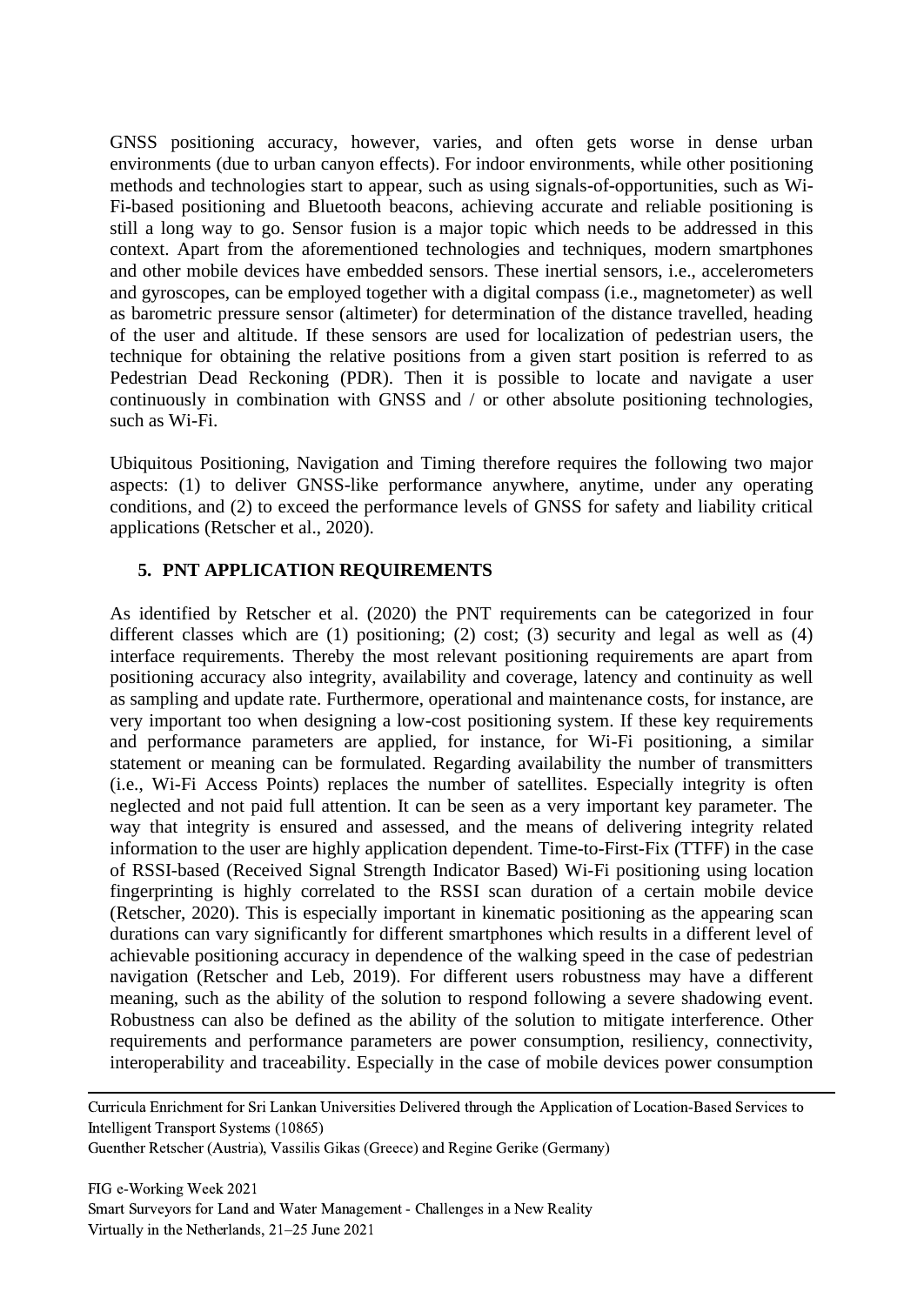is still very critical to provide a long-term solution possibility. Resiliency is the ability to prepare for and adapt to changing conditions, such as it is the case for Wi-Fi RSSI signal variations and fluctuations. To encounter for their influence new robust schemes are necessary and need to be developed.

#### **6. COOPERATIVE LOCALIZATION OF LBS USER GROUPS**

For many applications ubiquitous positioning of not only a single user but a group of users to be navigated within a neighbourhood is required. A solution is referred to as Cooperative Localization (CL) or Cooperative Positioning (CP). CL follows from the multi-sensory approach developed over the past years, where GNSS augmentation was provided for each user individually by additional sensors. The definition states that an integrated positioning solution termed 'CL' employs multiple location sensors with different accuracy on different platforms for sharing of their absolute and relative localizations. Thus, CL is an integrated positioning solution of a group of users or platforms, for example, pedestrians, vehicles, and bicyclists (see e.g. Kealy et al., 2019). They can be equipped with different sensors and share their absolute and relative localizations. The main two principles can be summarized as:

- Ubiquitous positioning requirement in applications where a group of users has to be navigated;
- Integrated positioning solution employing multiple location sensors with different accuracy on different platforms for sharing of their absolute and relative localizations.

The ultimate and crucial research goals are to enable robust multi-sensory CL, seamless transition between different environments and optimal estimation of all users or platforms using sensor fusion of all currently available measurements. The need for CL navigation and guidance in GNSS-challenged environments started with the positioning of dismounted soldiers and emergency crews, which is now extended to different sensor platforms also for swarms of Unmanned Aerial Vehicles (UAVs) as well as team of robots. Thereby sensor augmentation of GNSS is based on the use of INS (Inertial Navigation Systems), accelerometers and gyroscopes, magnetometers and compass, and in the case of vehicles on odometers, as well as barometers which nowadays can also be found embedded in smartphones, and optical systems for vision-based positioning, etc., for applications ranging from pedestrian navigation, to georegistration of remote sensing sensors in land-based and airborne platforms.

# **7. MAJOR AIMS OF EDUCATION IN THE LBS DOMAIN**

The above addressed issues and key points can be seen as major aims for modernized state-ofthe-art education in the LBS domain. They should be addressed either in modernized and new curricula course modules and courses. Thereby the education of the students in the undergraduate and master up to PhD level should not only consist of theoretical lectures but also on practical work and hands-on experience with state-of-the-art equipment and sensor platforms. A selection of the main topics in the broader LBS and transportation domains are given in the following.

Curricula Enrichment for Sri Lankan Universities Delivered through the Application of Location-Based Services to Intelligent Transport Systems (10865)

Guenther Retscher (Austria), Vassilis Gikas (Greece) and Regine Gerike (Germany)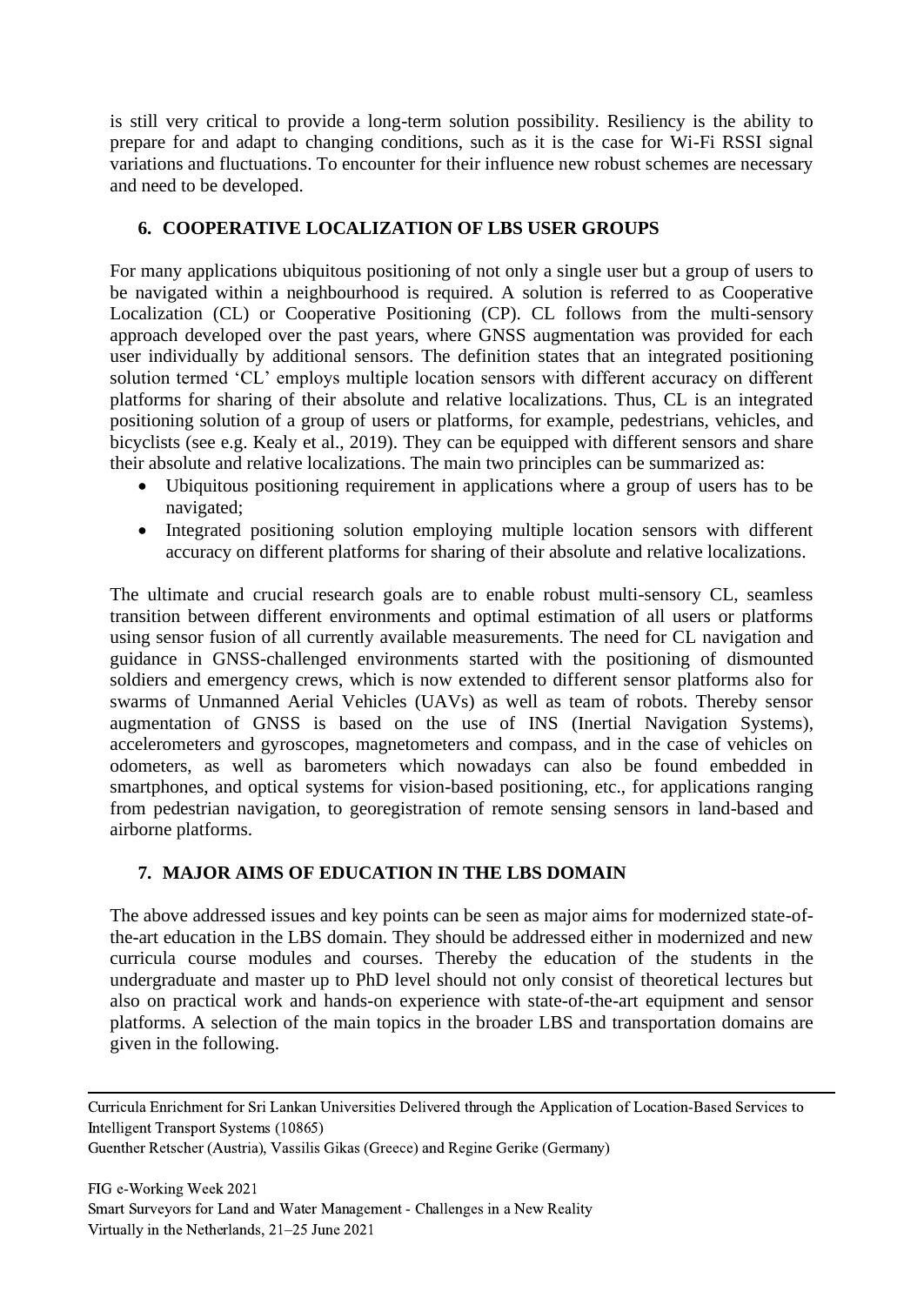#### **(1) Smart (urban) mobility / transportation**

The suggestions below are based on the assumption that the overall education concept is to enable students to develop LBS applications on their own with a particular focus on the transport domain. It is proposed that the fundamentals of transport planning and traffic engineering are taught; in each of the courses, LBS applications are prominently incorporated. For example, a course 'Understanding Travel Behaviour' puts much weight on LBS-based tools for collecting data on travel behaviour. At the same time, students learn about alternative methods for collecting data on travel behaviour, they learn about where the collected data will be used in transport planning, they analyse the data and actually learn how people behave / how they travel and why.

Possible courses:

- Mobility Concepts and Evaluation (current status/challenges and opportunities in transport (e.g. climate change, air pollution, noise, capacity problems/congestion etc.), strategies and policy measures for shaping future transport systems, processes and institutions);
- Understanding Travel Behaviour (methods for data collection, methods for processing and analyzing the data, results – how do people behave in transport / how do they travel and why);
- Use of PNT data for the calibration of transportation models (this is part of a general course 'Modelling in Transport'. Students learn about how we model transport systems today and about how PNT data could improve transport models);
- Road Design and Infrastructure (basic principles of designing streets and roads that meet all the different user groups' needs, including place functions and curbside activities such as parking, loading etc.);
- Traffic Engineering (traffic quality, road safety management, intelligent transport systems, transport demand management);
- Possible further candidates: Applied Statistics in Transport, Transport Economics and Logistics, Public Transport Planning and Management.

#### **(2) Localization concepts and solutions**

- PNT concepts and their realization in the context of smart transportation and geomatics;
- Novel estimation theory approaches for optimal user localization;
- Personal mobility for sustainable transport using GNSS and other complementary and augmented localization technologies and techniques;
- Enhanced solutions concerning the four key parameters positioning accuracy, connectivity, ubiquity and security;
- PNT applications in challenging GNSS-denied environments with a special emphasis on indoor and hybrid environment localization;
- Ubiquitous localization techniques for individuals and groups of end users (including users with special needs) – e.g., using a smartphone App;

Guenther Retscher (Austria), Vassilis Gikas (Greece) and Regine Gerike (Germany)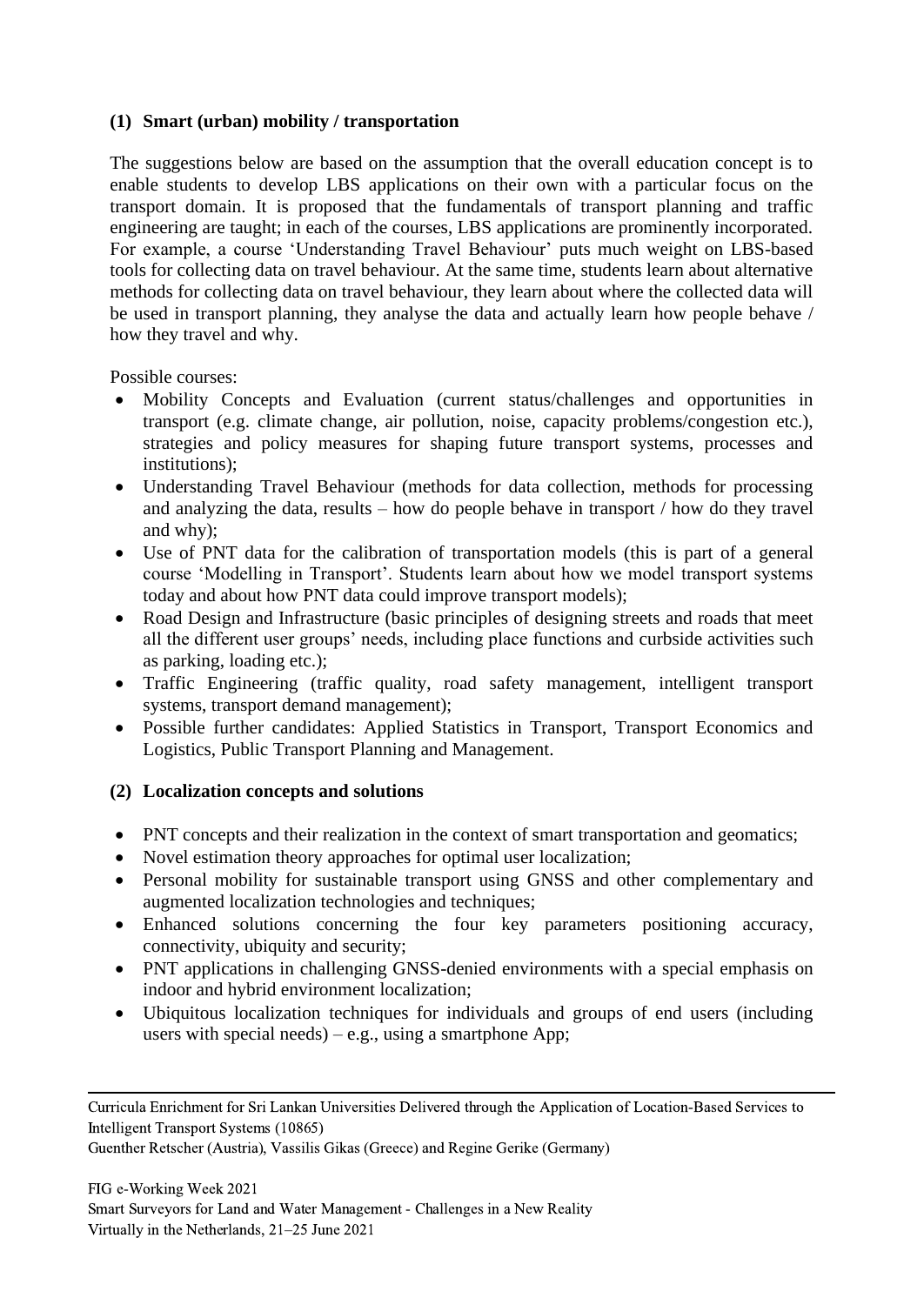- Sensor fusion techniques for robust position estimation of all available signals-ofopportunities and sensors in smartphones and other mobile devices.
- **(3) GIS, Cartography and Geoinformatics**
- GIS technologies / architectures and their relationship and importance to the field of LBS and smart mobility;
- Multi-media cartography for state-of-the-art presentation of LBS contents;
- Urban and indoor environment 3D spatial modelling;
- Virtual and augmented reality applications;
- Use of emerging mobile devices, such as smart watches, smart glasses, etc.;
- Standardization of LBS interfaces of ubiquitous PNT solutions; and
- Coverage of all aspects in the LBS domain.

The main three pillars can be seen as: (1) Geomatics / Geodesy dealing with PNT and sensors; (2) LBS including cartography and GIS and (3) smart transportation and mobility. To summarize, the main catchwords are as follows:

- Personal mobility part of understanding travel behaviour;
- Sustainable transport part of mobility concepts and evaluation;
- Public transport part of mobility concepts and evaluation;
- Transportation in smart cities part of mobility concepts and evaluation;
- Transportation management part of traffic engineering (safety and traffic quality management);
- Traffic flow monitoring and guidance part of traffic engineering;
- Traveler information systems part of traffic engineering/transport demand management;
- Crowd monitoring and guidance part of understanding travel behaviour, might also be part of traffic engineering/transport demand management;
- Ubiquitous PNT for LBS;
- GNSS and its augmentation;
- Pedestrian localization in challenging environments;
- Cooperative solutions; and
- Sensor fusion and estimation techniques.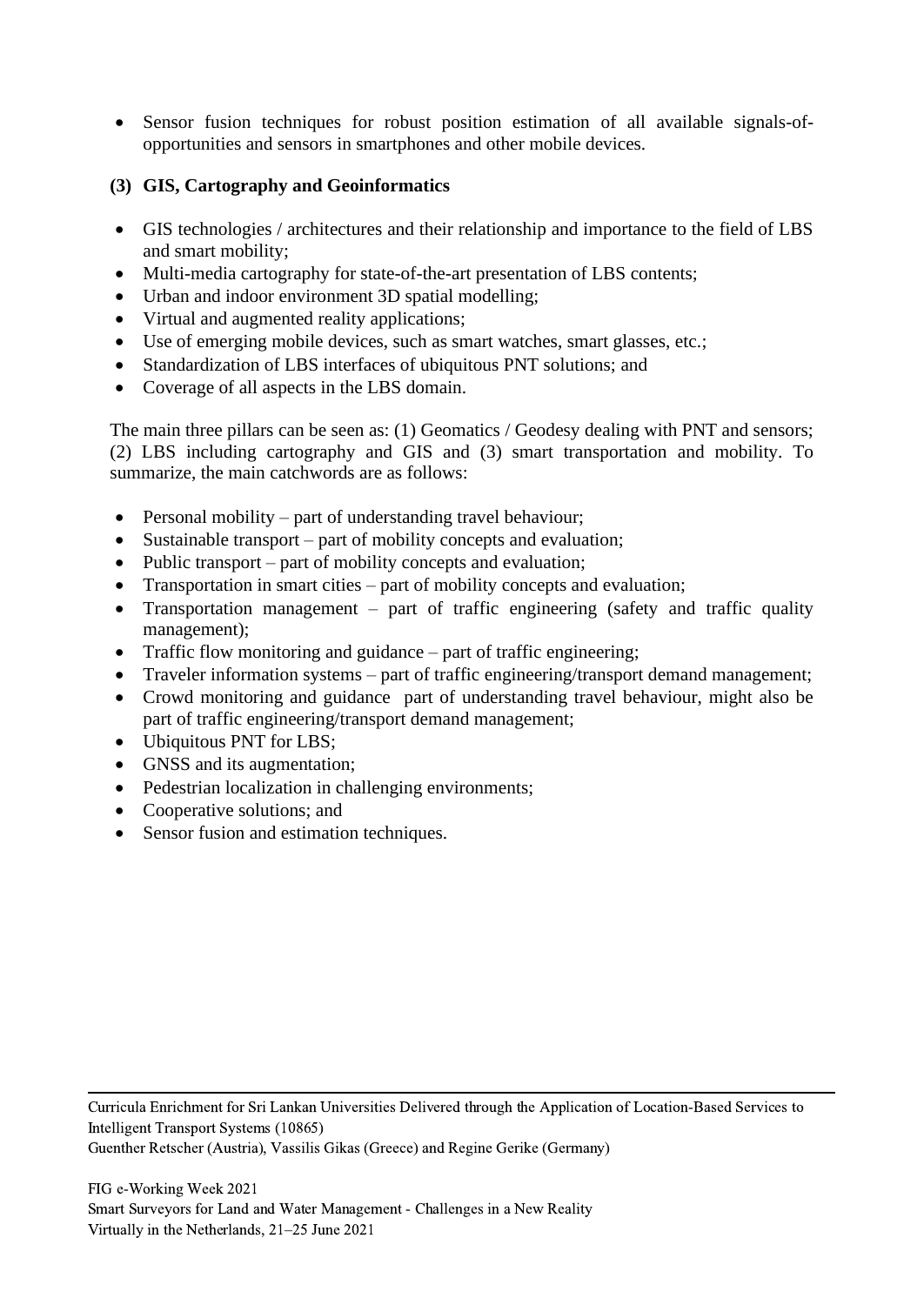#### **8. DEVELOPMENT OF SIX TRAIN-THE-TEACHERS COURSES**

Competent teaching staff is a necessary guarantee for quality of teaching and learning in Universities. Many Universities, however, do not have enough competent teachers, especially on modern technologies related to LBS and smart transportation, such as ubiquitous PNT, GNSS, multi-media cartography and geovisualization, GIS, transportation system planning, data and models in transportation, etc. Therefore, the project LBS2ITS intends to upgrade staff's competences through six one-week intensive training courses. Emphasis will be put on new technologies (for example LBS, PNT, GNSS, GIS, smartphone user localization, urban planning for transportation, smart transportation services for personal mobility, environmental monitoring and protection in transportation services) and applications in related fields which are important in the partner country Sri Lanka.

Teaching staff from each partner Higher Education Institutions (HEIs) will receive training through six intensive courses on the following topics:

- Transportation system planning for smart cities;
- Alternative PNT technologies;
- Estimation theory and processing of spatial data;
- Data and models in transportation;
- Smartphone positioning techniques for in- and outdoor localization; and
- LBS and multi-media cartography.

Thereby major aims are to modernize current and construct new courses with focus on competences and learning outcomes. Concerning academic course modernization, at first a selection of the courses to be modified will be performed. This aims to align the course content with the level of education to be delivered. In parallel, the necessary resources for teaching will be identified. Further tasks concern updating current teaching material for six major subject areas. A major task in this activity includes designing the new curriculum course modules under consideration of a survey carried out. In a curriculum development workshop competencies needed by the industry and labour market will be defined. Accordingly, the core curriculum course modules with a list of courses will be developed. The workshop will also discuss course syllabi including a complete list of lesson topics and learning outcomes. For the latter we will use the active verbs used in Bloom's taxonomy (i.e., remembering, understanding, applying, analysing, evaluating and creating), which emphasize the six levels of thinking and the active nature of learning. Teaching materials for 20 major subject areas will be developed and e-published as open access following a review and revision process. Furthermore an emphasis will be led to build and implement Problem-based Learning (PBL) modules. This activity will start at an early stage with a workshop. Its content will focus on e-learning using the web platform MOODLE, basic philosophy on PBL and paradigms of their use. The workshop will also develop a work plan for a PBL pilot course. To save costs and resources between the partner HEIs also video recording and live-streaming of lectures will be prepared.

Curricula Enrichment for Sri Lankan Universities Delivered through the Application of Location-Based Services to Intelligent Transport Systems (10865)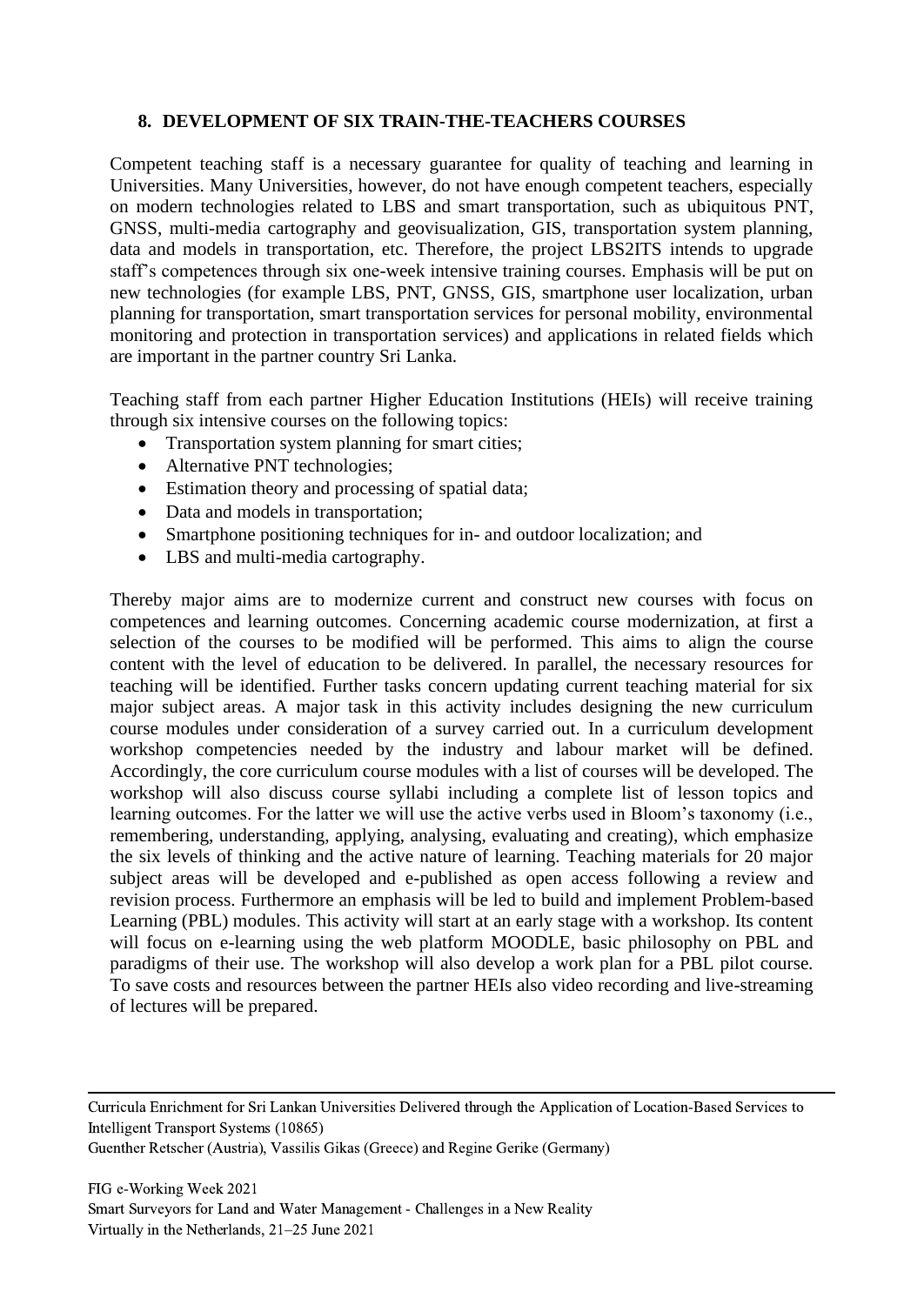#### **9. CONCRETE TANGIBLE RESULTS OF THE LBS2ITS EDUCATIONAL PROJECT**

The results expected from the completion of the project comply with the objectives of the action of the European Union Erasmus+ Capacity Building in Higher Education (CBHE) programme. These are listed in three generic categories as follows:

- (1) Results and outcomes concerning knowledge-gain and teaching skills in the partner country;
- (2) Results and outcomes that concern with the educational curriculum / teaching material and equipment; and
- (3) Management, quality, dissemination and other results.

### Ad  $(1)$ :

- (i) New / improved knowledge on LBS and transportation education obtained through six intensive courses;
- (ii) New / improved knowledge on LBS and transportation education obtained through knowledge transfer. The trained staff members (step (i)) to transfer knowledge to colleagues in their HEI unit (Dept. / Faculty);
- (iii) New / improved knowledge on LBS and transportation education for the students attending the relevant courses in the last year of the project. Student feedback will be used to assess the outcomes of the project;
- (iv) New / improved teaching skills on e-learning and PBL acquired through continuing practicing at HEI level and a joint workshop for a limited number of participants. This activity is addressed to the teaching staff for each HEI unit (Dept. / Faculty) participating in the project; and
- (v) New knowledge acquired by the stakeholders.

Ad (2):

- (i) Training material (e.g., lectures, practicals, e-learning) for six intensive courses in LBS and transportation prepared to train a limited number of the teaching staff from the participating HEIs;
- (ii) A portfolio of teaching material (e.g., lectures, practicals, e-learning) for six fully modernized subject areas that focus on LBS and transportation;
- (ii) A portfolio of teaching material (e.g., lectures, practicals, e-learning) for 20 newly developed core course modules on LBS / geomatics and transportation / smart mobility;
- (iv) A portfolio of workshop material including material on: "core curriculum course modules development", "e-learning and PBL", "quality assurance (QA) in teaching", etc.;
- (vi) Digital resource kits for e-learning and student interaction (e.g., MOODLE web server, App-based course evaluation), and video recording tools for archiving lectures, practical training, etc.; and
- (vii) A wide range of fully tested and functioning scientific equipment ranging from lowcost localization / data transfer systems (e.g. PDAs) to high-grade positioning units

Curricula Enrichment for Sri Lankan Universities Delivered through the Application of Location-Based Services to Intelligent Transport Systems (10865)

Guenther Retscher (Austria), Vassilis Gikas (Greece) and Regine Gerike (Germany)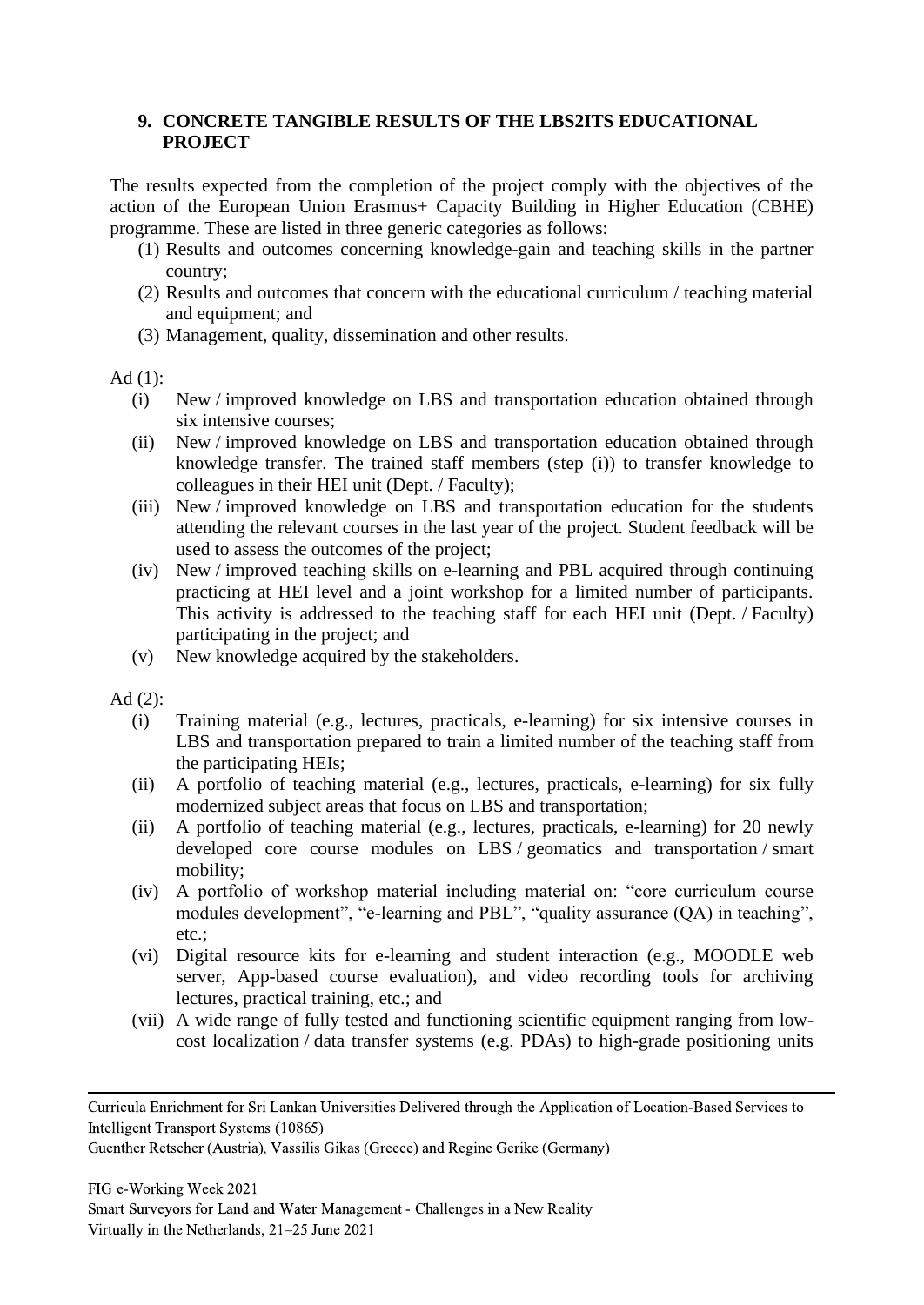(e.g. GNSS receivers) to act as core infrastructure for LBS and for validating lowcost ones.

Ad (3):

- (i) The project's webpage to act as a central point hosting: (a) core information about the project (scope, objectives, activities, etc.); (b) open access teaching and training material on LBS and transportation / smart mobility; (c) links to stakeholders on LBS in Sri Lanka, Asia and internationally. The project webpage will serve as a live hub connecting HEIs and stakeholders on LBS and transportation in Sri Lanka and abroad;
- (ii) A fully functioning educational database hosting information for the main stakeholders (HEIs, public and private organizations, professional bodies, industrial partners, etc.) in Sri Lanka that are concerned with the LBS sector for transportation. The database will take the form of an open access, dynamic tool easy to retrieve key information for the listed members (type of activity, focus areas, etc.) and having the possibility to host relevant announcements to the community;
- (iii) Branches established in professional / non-governmental associations, institutions (e.g. transportation, geomatics, GIS,) to promote LBS to transportation. Priority will be given to Associated Partners participating in the project;
- (iv) Cooperation agreements signed among the Depts. / Faculties of the participating HEIs and stakeholders. Priority will be given to Associated Partners in the project;
- (v) Active participation of HEIs to international scientific and professional organizations (e.g., hEART, IAG, FIG, ICA, etc.);
- (vi) An Activity Monitoring Manual (AMM).

# **10.IMPACT AND SUSTAINABLITY OF LBS2ITS**

Table 1 summarizes the expected impact and Table 2 the sustainability of the project LBS2ITS.

# **11.CONCLUSIONS AND OUTLOOK**

To sumamarize it can be said that LBS2ITS addresses the major aims and objectives through:

- Survey geomatics and transportation sciences stakeholders to identify society's needs and define competences which are needed;
- Develop LBS core course modules with definition of learning outcomes at lesson level;
- Introduce or modernize e-learning as a tool;
- Introduce PBL pedagogy to foster active learning;
- Implement quality assurance mechanism;
- Develop new teaching materials; and
- Promote regional cooperation.

Curricula Enrichment for Sri Lankan Universities Delivered through the Application of Location-Based Services to Intelligent Transport Systems (10865)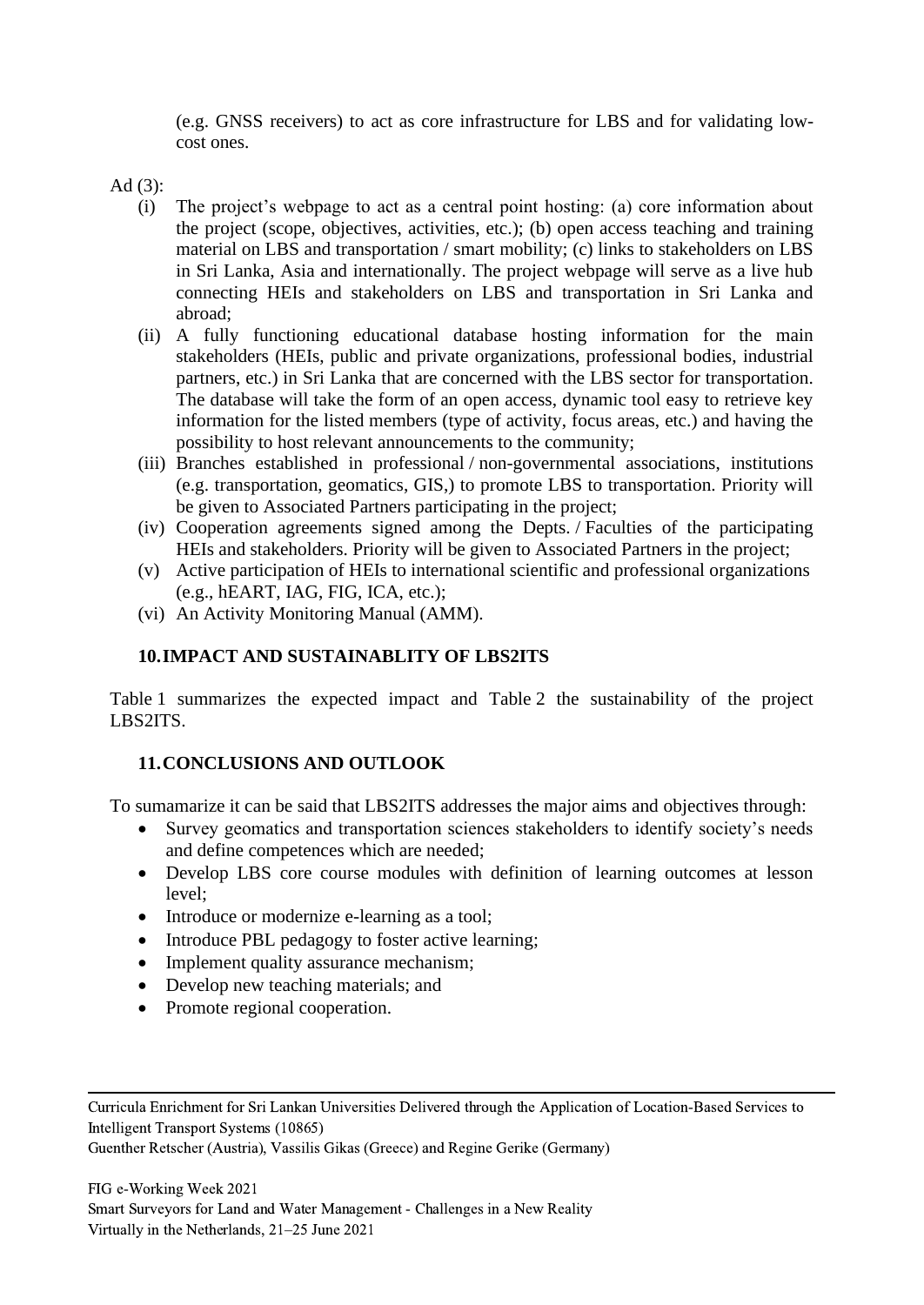| $\#$             | <b>Project results</b>                                                                           | Who will they impact at<br>national, regional level?                                     | How?                                                                                                                                                                                                                                                                                                                                                                                                                             |
|------------------|--------------------------------------------------------------------------------------------------|------------------------------------------------------------------------------------------|----------------------------------------------------------------------------------------------------------------------------------------------------------------------------------------------------------------------------------------------------------------------------------------------------------------------------------------------------------------------------------------------------------------------------------|
| $\mathbf{1}$     | Examination of current and<br>implementation of novel LBS<br>education                           | Teachers and technicians at<br>partner Universities                                      | Better understanding of industry<br>needs for graduates; teachers<br>know better which topics to<br>address in their lectures                                                                                                                                                                                                                                                                                                    |
| $\overline{2}$   | Survey of all relevant stakeholders<br>and employees                                             | Teachers and technicians at<br>partner Universities and national<br>and regional level   | Development and analyses of a<br>questionaire sent to professional<br>organizations and related industry                                                                                                                                                                                                                                                                                                                         |
| 3                | Proposal for modification of the<br>national standards in education                              | Teachers and technicians at<br>partner Universities                                      | Development of a catalogue of<br>generic research competences and<br>field-specific research<br>competences in engineering,<br>natural sciences and IT                                                                                                                                                                                                                                                                           |
| $\overline{4}$   | Mentoring implementation in the<br>moderinzed and new course<br>modules and courses              | Teachers and technicians at<br>partner Universities and EU<br>Universities               | For each courses the syllabus<br>(competences, learning outcomes,<br>course content, assessment<br>methods and professional<br>literature) is developed, tested and<br>published                                                                                                                                                                                                                                                 |
| 5                | Guidelines for the development<br>and implementation of courses in<br>the partner countries      | Teachers and technicians on the<br>national level                                        | Support of teachers and<br>technicians with the developed<br>guidelines                                                                                                                                                                                                                                                                                                                                                          |
| 6                | Trained partner countries teaching<br>staff for the course development in<br>the thematic fields | Teachers on the national and<br>regional level                                           | Teaching University staff<br>delivering appropriate courses                                                                                                                                                                                                                                                                                                                                                                      |
| $\boldsymbol{7}$ | e-learning and PBL approaches<br>development and implementation                                  | Students at partner Universities                                                         | Development of new course<br>teaching materials for a student<br>centered approach                                                                                                                                                                                                                                                                                                                                               |
| $\,8\,$          | Video recording and live-<br>streaming of lectures                                               | Students at partner Universities<br>and national, regional and<br>international          | Sharing of resources at partner<br>country Universities and enabling<br>remote long-distance learning                                                                                                                                                                                                                                                                                                                            |
| 9                | Establishment of branches of LBS<br>education in national professional<br>organizations          | Teachers and students from at<br>partner Universities and other<br>national Universities | Increase of visibility for the need<br>on LBS education                                                                                                                                                                                                                                                                                                                                                                          |
| 10               | Membership and participation in<br>international scientific and<br>professional organizations    | Teachers on the national level                                                           | Joining international scientific and<br>professional organizations on<br>education in geomatics and<br>transportation sciences, such as the<br>International Federation of<br>Surveyors (FIG) Commission 2,<br>International Association of<br>Geodesy (IAG), International<br>Association of Cartography (ICA),<br>hEART (European Association for<br>Research in Transportation) and<br>TRB (Transportation Research<br>Board) |

Table 1: Impact of the project

Curricula Enrichment for Sri Lankan Universities Delivered through the Application of Location-Based Services to Intelligent Transport Systems (10865)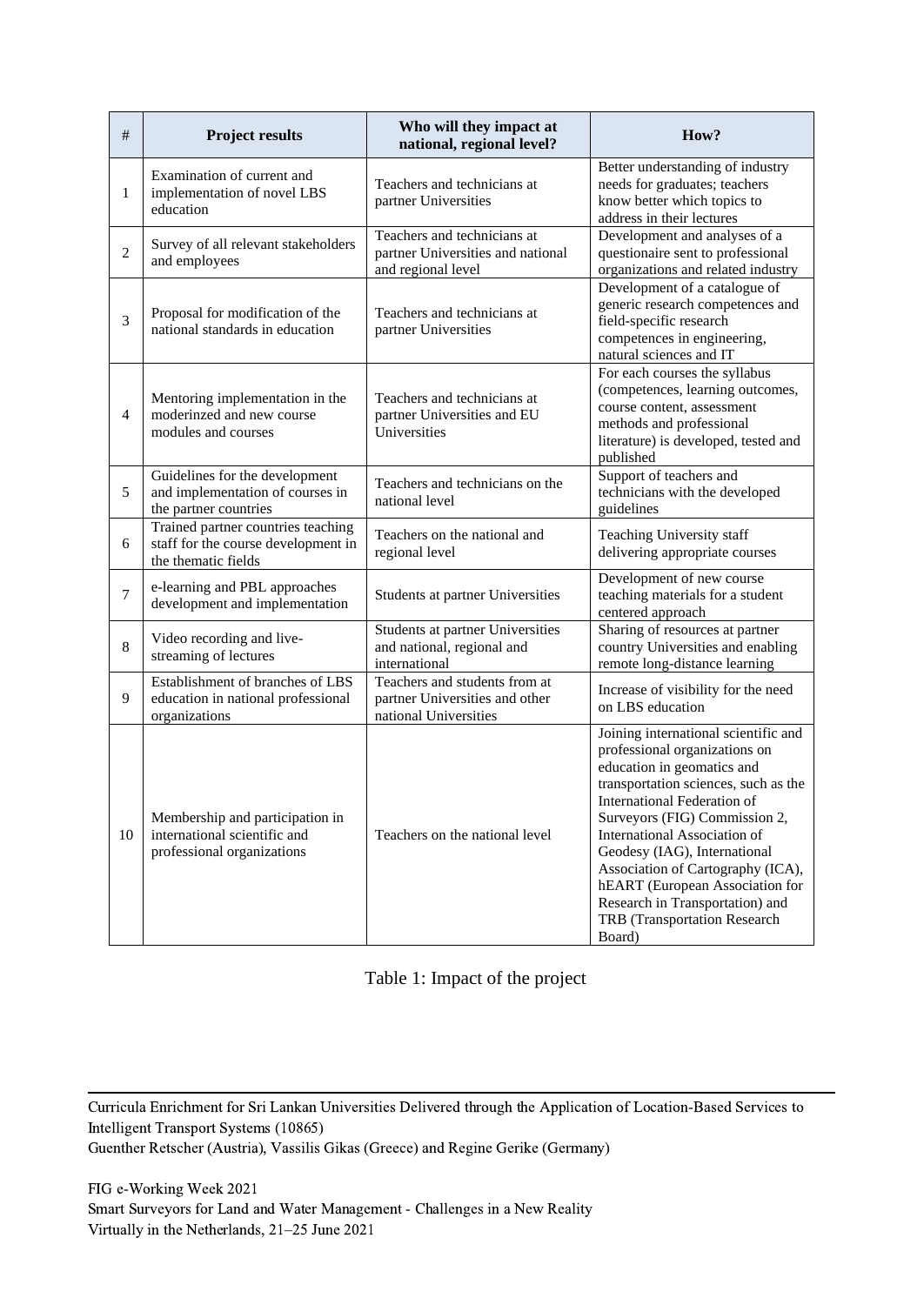| <b>Sustainable Outcomes</b>                                                         | <b>Strategy to ensure their</b><br>sustainability                                                        | <b>Resources necessary to</b><br>achieve this                  | Where will these<br>resources be obtained?            |
|-------------------------------------------------------------------------------------|----------------------------------------------------------------------------------------------------------|----------------------------------------------------------------|-------------------------------------------------------|
| Presentation of project<br>outcomes                                                 | Publications in journals<br>and at international<br>conferences                                          | Funding from follow-up<br>educational and research<br>projects | National and international<br>funding schemes         |
| Technology transfer<br>networks                                                     | Open to other additional<br>partners                                                                     | Staff participation and<br>willingness                         | Future joint project<br>applications                  |
| Maintenance of websites<br>and other communication<br>channels                      | Assignment of<br>maintenance<br>responsibilities to HEI                                                  | Adminstrative staff<br>partcipation                            | <b>HEI</b>                                            |
| Cooperation aggreements<br>between HEIs                                             | Long-term relationship<br>continued                                                                      | Staff participation and<br>willingness                         | Future joint project<br>applications                  |
| Cooperation aggreements<br>between HEIs and<br>enterprises                          | Established relationship<br>continued                                                                    | Staff participation and<br>willingness                         | Future collaboration with<br>funding from enterprises |
| Closer cooperations for<br>business relationships<br>between HEI and<br>enterprises | Established relationship<br>continued and new partner<br>acquisition                                     | Staff participation and<br>willingness                         | Future collaboration with<br>funding from enterprises |
| New equipment update<br>and acquisition                                             | Adoption of EU standards                                                                                 | Funding from follow-up<br>research projects                    | National and international<br>funding schemes         |
| Offering new life-long<br>learning modules                                          | Close cooperation with<br>relevant partners in<br>industry and governmental<br>sectors                   | Usual teaching resources                                       | Tuition fees from<br>participants                     |
| Internationalisation of<br>education                                                | Attraction of more<br>students from abroad<br>using e.g. reduction of<br>tuition fees, summer<br>schools | Usual teaching resources                                       | Tuition fees from<br>participants                     |
| Integration of PhD<br>students                                                      | Incentives for<br>participation at HEIs                                                                  | Scholarships                                                   | Funding from HEI and<br>tuition fees                  |
| Pilot projects                                                                      | Best-practice examples<br>serving as references and<br>benchmarks                                        | Usual teaching resources                                       | Funding from HEI                                      |

#### Table 2: Sustainability of the project

The project just started and runs in the coming three years and its impact and sustainability should be guaranteed beyond the lifetime of the project. Further information will be provided on the project website lbs2its.net.

#### **REFERENCES**

Huang, H.; Gartner, G.; Krisp, J. M.; Raubal, M.; Van de Weghe, N. (2018) Location Based Services: Ongoing Evolution and Research Agenda. Journal of Location Based Services, 12:2, pp. 63-93, DOI: 10.1080/17489725.2018.1508763.

Kealy, A.; Retscher, G.; Gabela, J.; Li, Y.; Goel, S.; Toth, C. K.; Masiero, A.; Błaszczak-Bąk, W.; Gikas, V.; Perakis, H.; Koppanyi, Z.; Grejner-Brzezinska, D. A. (2019): A Benchmarking Measurement Campaign in GNSS-denied/challenged Indoor/Outdoor and Transitional

Curricula Enrichment for Sri Lankan Universities Delivered through the Application of Location-Based Services to Intelligent Transport Systems (10865)

Guenther Retscher (Austria), Vassilis Gikas (Greece) and Regine Gerike (Germany)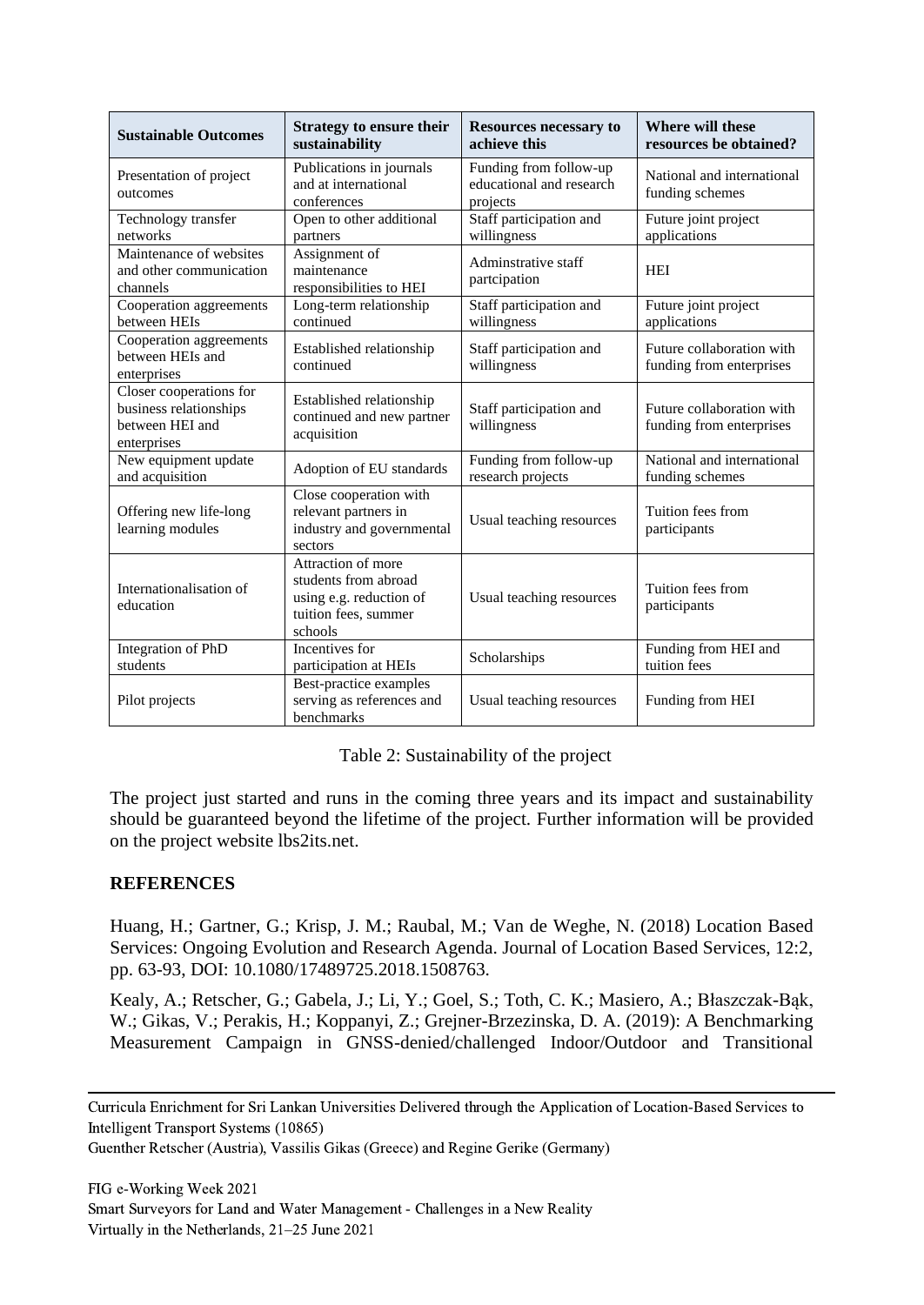Environments. Proceedings of the FIG Working Week, April 22-26, 2019, Hanoi, Vietnam, 19 pgs. (paper 9837).

Retscher, G. (2020): Fundamental Concepts and Evolution of Wi-Fi User Localization: An Overview Based on Case Studies Conducted at TU Wien. Sensors, 20(20), 5121, DOI 10.3390/s20185121, 36 pgs.

Retscher, G.; Leb, A. (2019): Influence of the RSSI Scan Duration of Smartphones in Kinematic Wi-Fi Fingerprinting. Proceedings of the FIG Working Week, April 22-26, 2019, Hanoi, Vietnam, 15 pgs. (paper 9743).

Retscher, G.; Li, Y.; Kealy, A.; Gikas, V. (2020): The Need and Challenges for Ubiquitous Positioning, Navigation and Timing (PNT) Using Wi-Fi. Proceedings of the FIG Working Week, May 10-14, 2020, Amsterdam, The Netherlands, 18 pgs. (paper 10335).

Shen, H.; Chan, K.-Y.; Coughlan, J.; Brabyn, J. (2008) A Mobile Phone System to Find Crosswalks for Visually Impaired Pedestrians. Technology and Disability, 20:3, pp. 217-224.

#### **ACKNOWLEGMENTS**



The authors acknowledge the funding for the project 618657-EPP-1-2020-1-AT-EPPKA2-CBHE-JP from the Erasmus + Capacity Building in Higher Education programme.



This project has been funded with support from the European Commission. This publication reflects the views only of the authors, and the Commission cannot be held responsible for any use which may be made of the information contained therein.

#### **BIOGRAPHICAL NOTES**

**Guenther Retscher** is an Associate Professor at the Department of Geodesy and Geoinformation at TU Wien, Vienna, Austria. He received his Venia Docendi in the field of Applied Geodesy from the same university in 2009 and his Ph.D. in 1995. His main research and teaching interests are in the fields of engineering geodesy, satellite positioning and navigation, indoor and pedestrian positioning as well as application of multi-sensor systems in geodesy and navigation.

**Vassilis Gikas** received the Dipl. lng. in Surveying Engineering from the National Technical University of Athens, Greece and the PhD degree in Geodesy from the University of Newcastle upon Tyne, UK. Currently he is a Professor with the School of Rural and Surveying Engineering, NTUA. His areas of research are in sensor fusion and Kalman filtering for navigation, engineering surveying and structural deformation monitoring. He is the Vice President of IAG Commission 4.

**Regine Gerike**, Ph.D. (Transport Ecology) is a Professor at the Institute for Transport Planning and Road Traffic at Technische Universität Dresden, Germany. Previously she has

Curricula Enrichment for Sri Lankan Universities Delivered through the Application of Location-Based Services to Intelligent Transport Systems (10865)